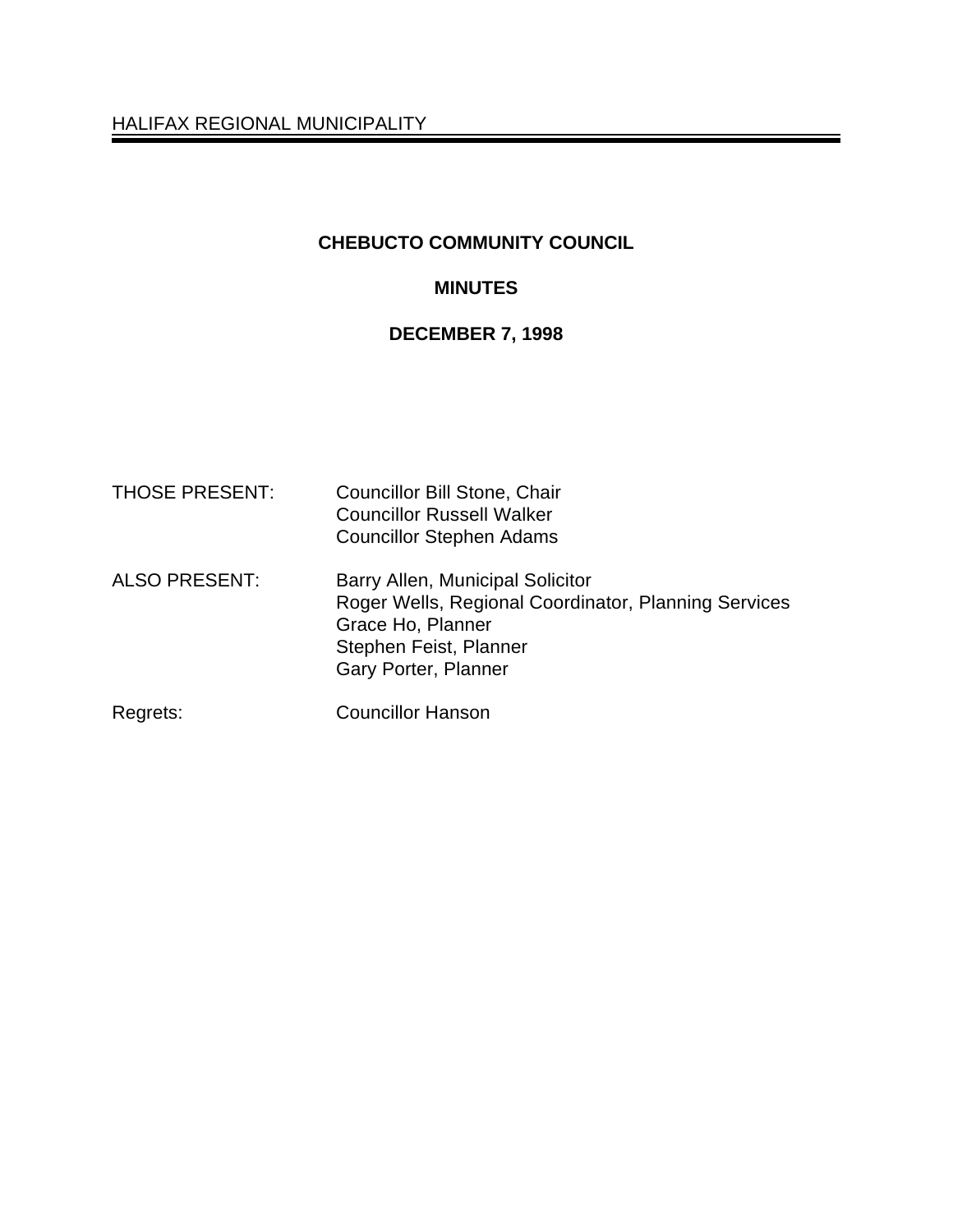# **TABLE OF CONTENTS**

| 1.                           |                                            |                                                                                                                                                                                             |  |  |
|------------------------------|--------------------------------------------|---------------------------------------------------------------------------------------------------------------------------------------------------------------------------------------------|--|--|
| 2.                           | <b>Approval of Minutes</b>                 |                                                                                                                                                                                             |  |  |
|                              | 2.1<br>2.2                                 | Special Council Session - November 19, 1998  4                                                                                                                                              |  |  |
| 3.                           |                                            | Approval of the Order of Business and Approval of Additions and Deletions 4                                                                                                                 |  |  |
| 4.                           | <b>Business Arising Out of the Minutes</b> |                                                                                                                                                                                             |  |  |
|                              | 4.1                                        | <b>Status Sheet Items</b><br>4.1.2 Dumping - Harrietsfield and Williamswood and Possibility                                                                                                 |  |  |
| 5.                           |                                            |                                                                                                                                                                                             |  |  |
| 6.                           |                                            |                                                                                                                                                                                             |  |  |
| 7.                           | <b>Consideration of Deferred Business</b>  |                                                                                                                                                                                             |  |  |
|                              | 7.1<br>7.2                                 | Case No. 00035 - Rezoning of Lands at the End of Forward Avenue 5<br>Feasibility of Community Transit and Area Rate - Sambro                                                                |  |  |
| <b>Public Hearings</b><br>8. |                                            |                                                                                                                                                                                             |  |  |
|                              | 8.1                                        | Case 00017 - Development Agreement to Permit an 80-bed<br>Residential Care and Retirement Facility on Lot 4, Ramsgate Lane<br>in the Melville Ridge Senior Citizens Retirement Community  5 |  |  |
| 9.                           |                                            | Correspondence, Petitions and Delegations                                                                                                                                                   |  |  |
|                              | 9.1                                        | Update on Lacewood Drive/Highway 102 Interchange Study  8                                                                                                                                   |  |  |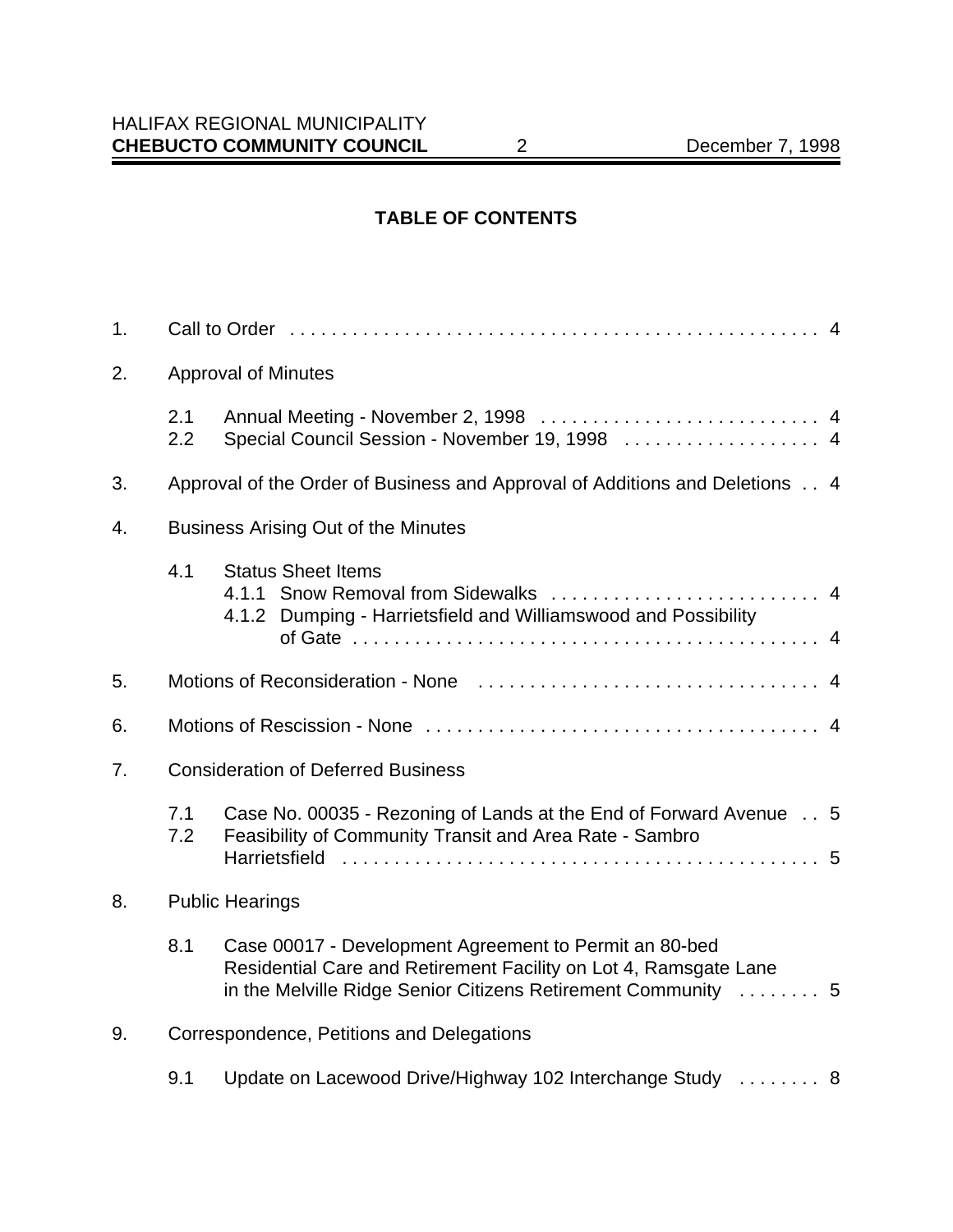| 10.<br>Reports |  |
|----------------|--|
|----------------|--|

|     | 10.1<br>Case 00015 - Clayton Park West, Phase 3D  10<br>10.4 |
|-----|--------------------------------------------------------------|
| 11. |                                                              |
| 12. | <b>Added Items</b>                                           |
|     | Legal Matter - 823 Herring Cove Road  11<br>12.1             |
| 13. |                                                              |
| 14. |                                                              |
| 15. |                                                              |
| 16. |                                                              |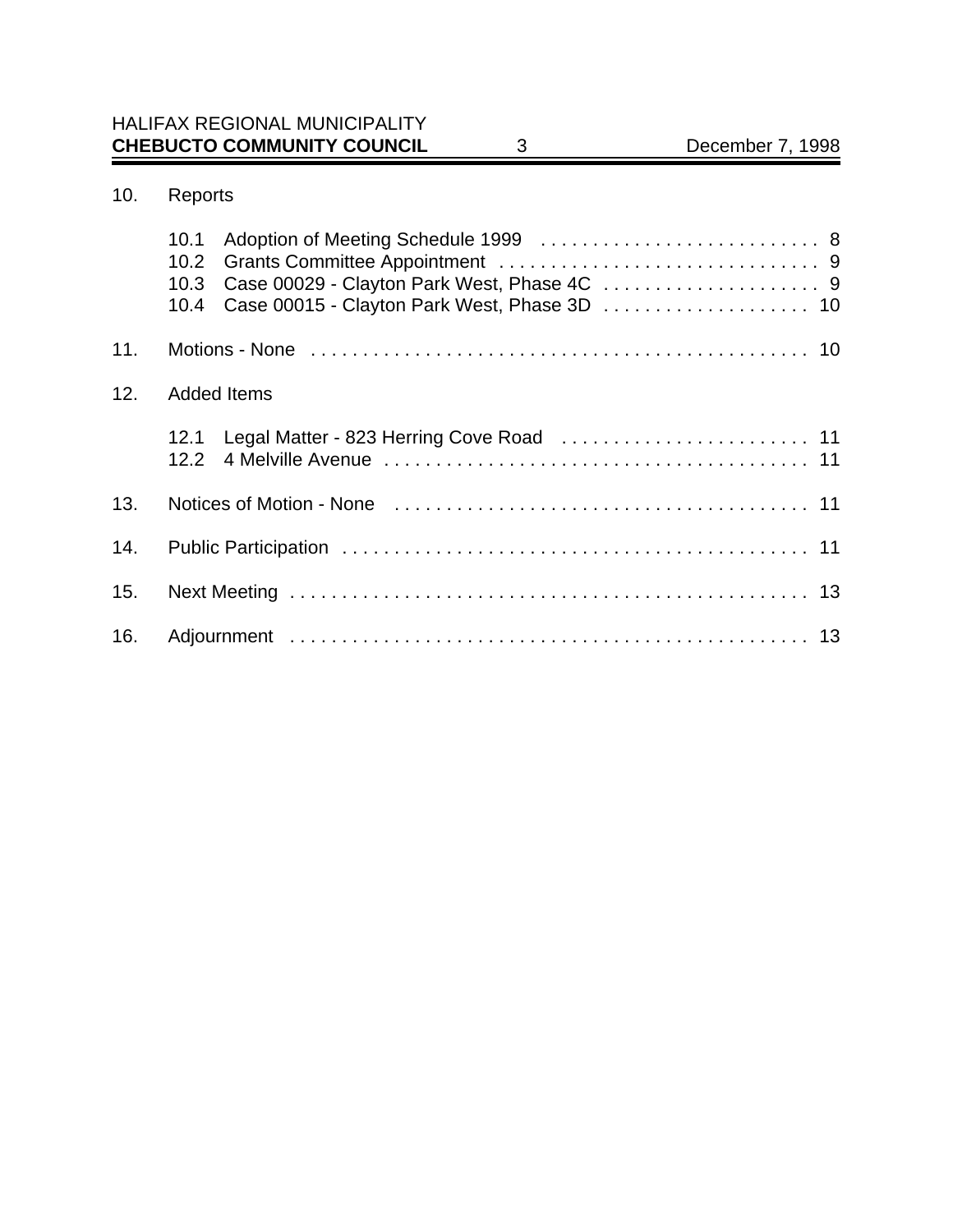### 1. **CALL TO ORDER**

The meeting was called to order at 7:10 p.m. with an Invocation at 2750 Dutch Village Road, Halifax.

### 2. **APPROVAL OF MINUTES**

#### 2.1 **Annual Meeting - November 2, 1998**

**MOVED by Councillors Adams and Walker to approve the Minutes of Annual Meeting held on November 2, 1998 as circulated. MOTION PUT AND PASSED.**

#### 2.2 **Special Council Session - November 19, 1998**

Councillor Stone explained that the purpose of the Special Council Session was to hear the Fence Permit Application for Civic Nos. 202, 206, 209 and 210 Abrams Way, Halifax - Polling District 18. The fence application had been approved.

**MOVED by Councillors Walker and Adams to approve the Minutes of Special Meeting held on November 19, 1998 as circulated. MOTION PUT AND PASSED.** 

### 3. **APPROVAL OF THE ORDER OF BUSINESS AND APPROVAL OF ADDITIONS AND DELETIONS**

Added Items: Councillor Adams: Legal Matter at 823 Herring Cove Road Staff Report for 4 Melville Avenue

### **MOVED by Councillors Adams and Walker to approve the Order of Business as amended. MOTION PUT AND PASSED.**

### 4. **BUSINESS ARISING OUT OF THE MINUTES**

#### 4.1 **Status Sheet Items**

- 4.1.1 Snow Removal from Sidewalks No report.
- 4.1.2 Dumping Harrietsfield and Williamswood and Possibility of Gate No report.
- 5. **MOTIONS OF RECONSIDERATION** None
- 6. **MOTIONS OF RESCISSION** None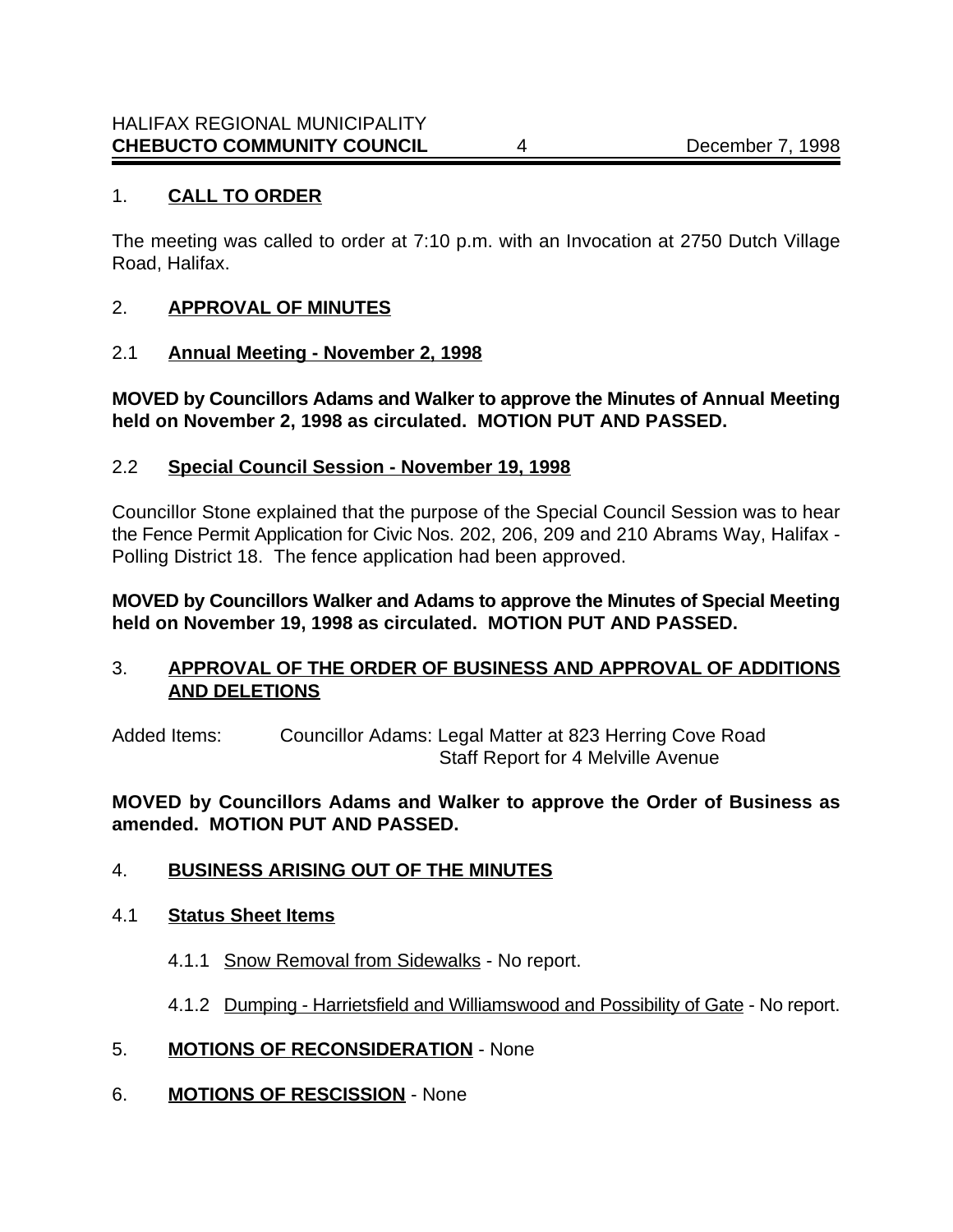# 7. **CONSIDERATION OF DEFERRED BUSINESS**

### 7.1 **Case No. 00035 - Rezoning of Lands at the End of Forward Avenue**

Gary Porter, Planner advised that since the last meeting of Community Council, the residents filed an application for rezoning. Staff held a Public Information Meeting on November 25, 1998 and the Staff Report was being prepared at this time. It was likely that there will be something before Community Council at its February meeting; in the meantime, the process continues.

### 7.2 **Feasibility of Community Transit and Area Rate - Sambro Harrietsfield**

Councillor Adams had indicated at an earlier meeting that he would be requesting to know what the process was to apply an area rate to either the former District 5, to all of District 18 or all of the Community Council catchment area.

Since Mr. Roel Vis, Metro Transit was in attendance, the question was directed to him. Mr. Vis replied that Bruce Fisher from Finance Department would have to respond. Community Transit could be put in the area provided funding was available through an area rate.

Councillor Walker suggested waiting for information on new assessments in order to determine accurate figures to apply an area rate.

It was agreed to defer to the February meeting when assessments would be available.

### 8. **PUBLIC HEARINGS**

# 8.1 **Case 00017 - Development Agreement to Permit an 80-bed Residential Care and Retirement Facility on Lot 4, Ramsgate Lane in the Melville Ridge Senior Citizens Retirement Community**

A Staff Report dated November 17, 1998 was before Community Council along with a Memorandum from Gary Porter, Planner providing a Petition with respect to blasting vs. hydraulic rock breaking in connection with the project.

Mr. Porter provided an overview of the application, during which time he pointed out that the Petition ended up in a tie with 11 being for blasting and 11 for hydraulic rock breaking. The developer agreed to install a wall line along Melville Avenue with laterals installed to each of the properties now on wells, subject to them wanting public water. The developer will pay for connecting the lateral to the house plumbing to a maximum of \$700 based on a quote from a plumbing contractor and for restoring the lot back to the way it was after the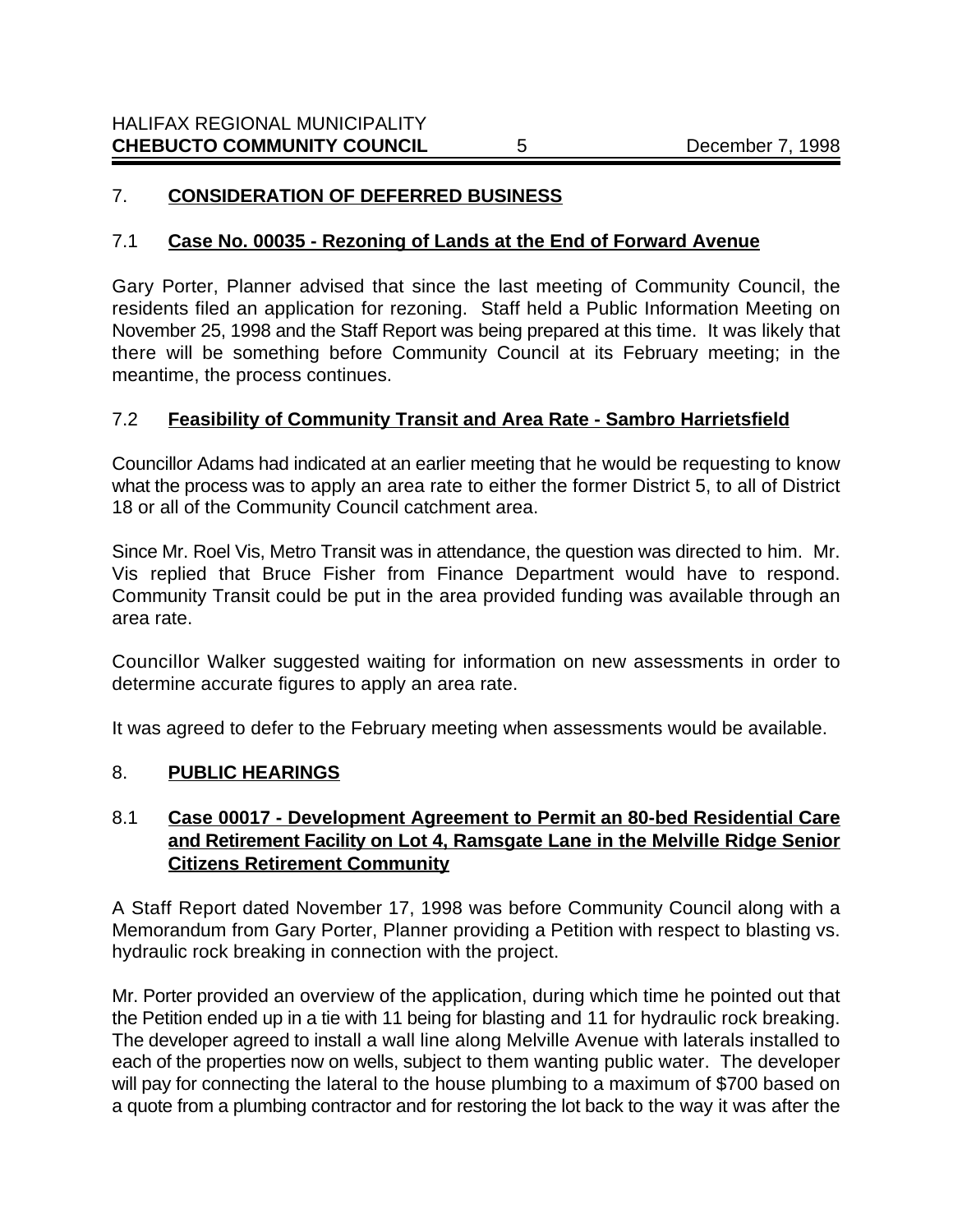| <b>CHEBUCTO COMMUNITY COUNCIL</b>    | December 7, 1998 |
|--------------------------------------|------------------|
| <b>HALIFAX REGIONAL MUNICIPALITY</b> |                  |

lateral is put in. The Agreement has a three year time limit for completion although it was expected it would be built within the next year. Staff was recommending approval of the application.

Councillor Walker referred to the Petition being a tie vote and asked if there would be included in the Development Agreement, whether it would be chipping or blasting. In reply, Mr. Porter advised there was no condition one way or the other in the present Development Agreement.

Councillor Walker asked, therefore, that some consensus be reached tonight. Mr. Porter stated in reply that Community Council could add it as a condition one way or the other.

On a question from Councillor Stone as to whether or not there would be new planting of trees, Mr. Porter advised that there would be a natural area which would not require additional trees. The area where the water line has to go in would be restored.

On a question from Councillor Stone as to whether or not the \$700 would pay the cost of connecting to the house, Mr. Porter advised this was not the cost of the lateral but for the plumber to come in and connect the lateral after another contractor brings it in to the building. Water will be the first thing to happen; the Development Agreement was actually worded that way.

The Chair then called for members of the public wishing to speak either in favour of or against the application.

Mr. Richard Kassner, Architect, on behalf of the applicant, advised that there has been no change in the building since the Plan Amendment. In his opinion, blasting was the preferred choice. He offered to answer questions.

Ms. Donna Hogan, 30 Melville Avenue referred to the \$700 for plumbing hookup and asked for clarification of what it covered. In response, Councillor Stone said he understood it was for connection from the street to the house. Ms. Hogan then asked if there was any need to worry about property damage or would it be back to its original form.

Ms. Hogan then referred to the Public Hearing held on June 30, 1998 at which time Councillor Kelly had obtained the information from the lawyer representing Melville Ridge that there was to be no cost whatsoever to the residents of Melville Avenue. She asked for confirmation.

Mr. Walter O. White, 34 Melville Avenue circulated pictures taken on December 2, 1998 of the swamp in his yard. He also circulated a copy of a letter dated October 7, 1998 from Melville Ridge Holdings Limited to himself re submission of costs due to problem Melville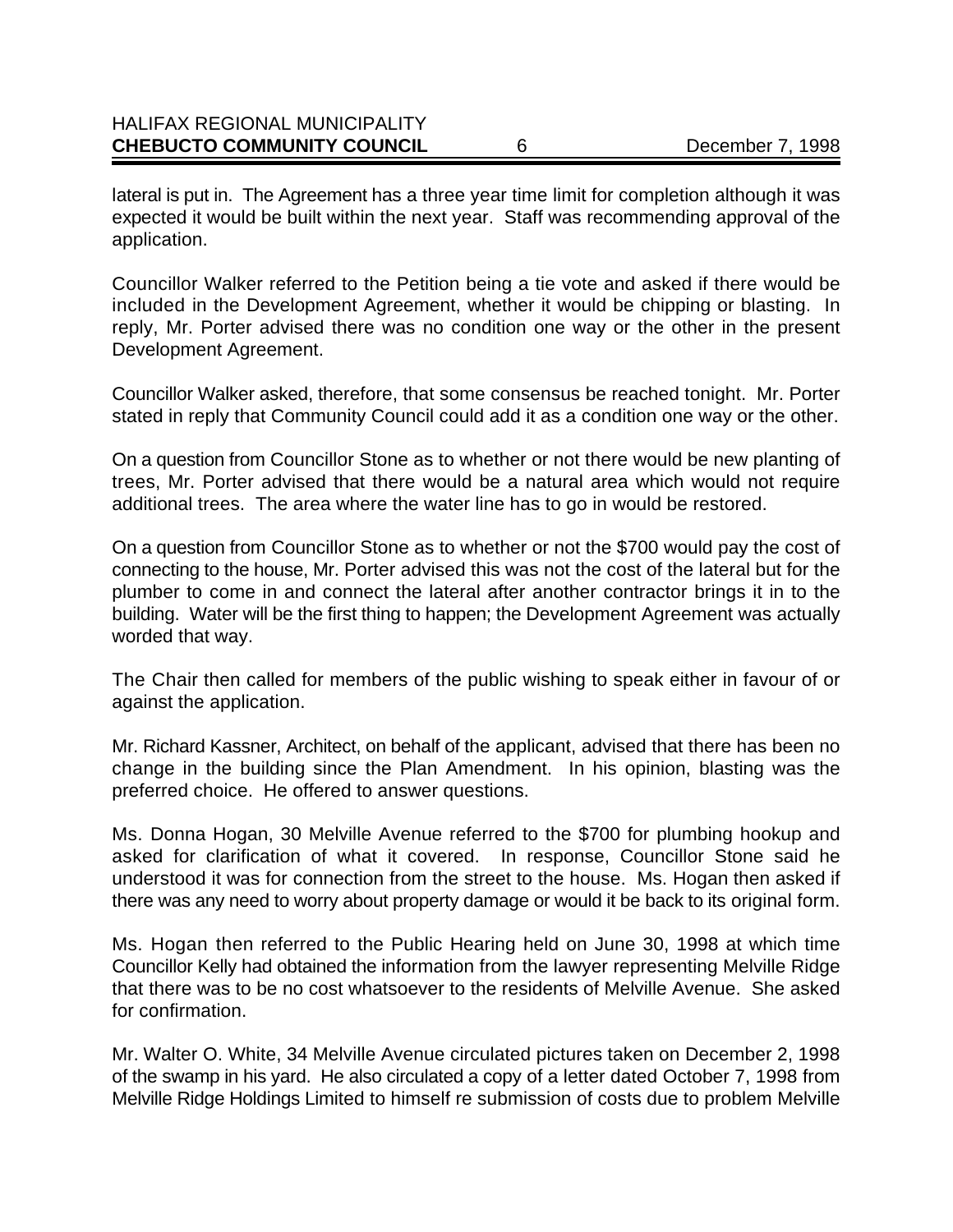# HALIFAX REGIONAL MUNICIPALITY **CHEBUCTO COMMUNITY COUNCIL** 7 2 December 7, 1998

Ridge. During the course of his presentation, he expressed concern with problems with his well, pyritic slate, his pipes and water running over his property.

Mr. Kassner advised that as far as reconstruction of the site was concerned, \$700 was for the pipe work only. The site will be restored to whatever condition is there. As far as Mr. White was concerned, it is not part of the scope of the project. Mr. White was dealing with issues that have nothing to do with Lot 4.

Councillor Walker asked when construction takes place on Lot 4, does the water come through that lot at all. Mr. Kassner advised that the watercourse was on Lot 5. He indicated the watercourse on the overhead and advised the intention was to extend the existing perk through the road retention wall, collect it in a culvert and run it out to the end as shown on the drawing. The outfall would be extended 50' or whatever is necessary. The intention was not to interrupt any flow of water coming through the hill now.

Councillor Adams referred to Mr. White's comments and Mr. Kassner's statement that this had nothing to do with Lot 4. He felt Mr. White was concerned that something like this could happen again. In response, Mr. Kassner advised that the drainage is contained and nothing else would come off the property and, in fact, there could be less.

Councillor Adams requested, however, that Mr. White's concerns be forwarded to Department of Environment to see what the situation is and why it has arisen. It appears that if watercourses have been altered, then it is against Department of Environment regulations.

Mr. Porter advised that he has contacted Department of Environment a number of times with regard to Mr. White's flooding problem. It is quite possible it is coming from the wetland on the opposite side of Ramsgate Lane that was filled at one point. In order to find out where the water is coming from, would require a dye test but everyone has a well on Melville Avenue. Once the water line comes in a dye test can be done on the wet area to see if it is going down to Mr. White's yard and then Department of Environment could do something. He understood the area was filled without getting proper approvals.

It was agreed that a letter would be sent to Department of Environment as requested.

The Chair called three times for any additional speakers. Hearing none, the following motion was placed before Community Council.

### **MOVED by Councillors Adams and Walker to close the Public Hearing. MOTION PUT AND PASSED.**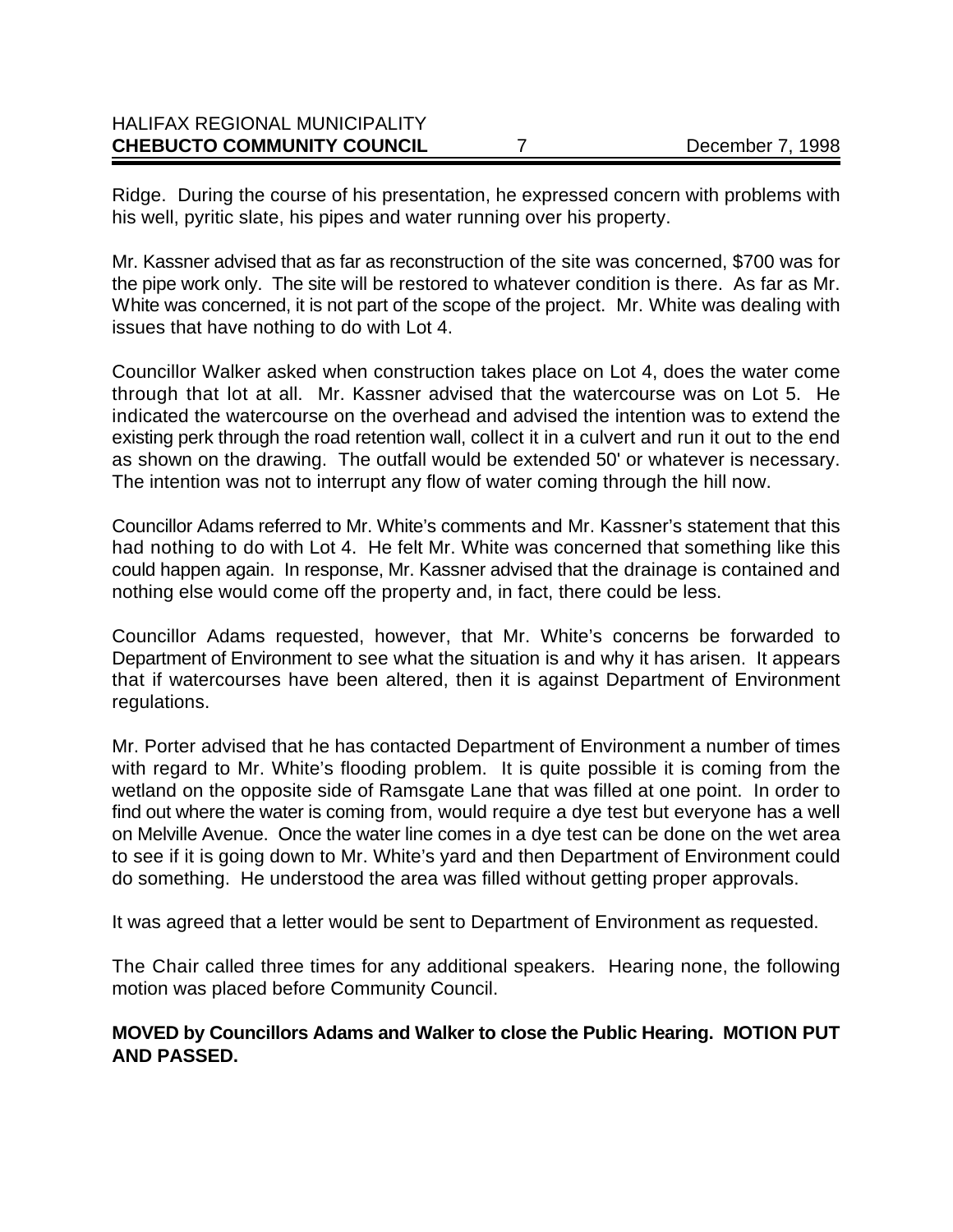# HALIFAX REGIONAL MUNICIPALITY **CHEBUCTO COMMUNITY COUNCIL** 8 December 7, 1998

Councillor Walker referred to the Petition which was tied at 11:11. No one during the Public Hearing stated a preference although he understood the developer wants to blast. He asked if, then, the choice was blasting.

Councillor Stone said he interpreted it as being a non-issue as long as the water is supplied. It is left to the best method.

Mr. Porter confirmed the same interpretation as there was no clear majority one way or the other.

**MOVED by Councillors Walker and Adams to approve a Development Agreement to permit an 80 bed residential care and retirement facility on Lot 4 in the Melville Ridge senior citizens retirement community, attached as Appendix "A" to the Staff Report dated November 17, 1998. Further, Council requires that the amending Development Agreement shall be signed within 120 days, or any extension thereof granted by Council on request of the applicant, from the date of final approval by Council and any other bodies as necessary, whichever is later; otherwise, this approval will be void and obligations arising hereunder shall be at an end.**

Councillor Walker asked if the \$700 for the hookup was included in the Development Agreement. Mr. Porter confirmed it was one of the clauses in the agreement.

Councillor Walker requested that the Development Agreement contain the agreement that the lots were to be put back to their original form. Mr. Porter agreed to do so although he actually had a letter from the developer to this effect.

### **MOTION PUT AND PASSED UNANIMOUSLY.**

# 9. **CORRESPONDENCE, PETITIONS AND DELEGATIONS**

### 9.1 **Update on Lacewood Drive/Highway 102 Interchange Study**

Councillor Stone referred to the Information Item re the above which was dated October 29, 1998 but the study was to be completed November 30, 1998. There was no update available after the completion date. He requested that this be obtained for the next meeting.

### 10. **REPORTS**

# 10.1 **Adoption of Meeting Schedule 1999**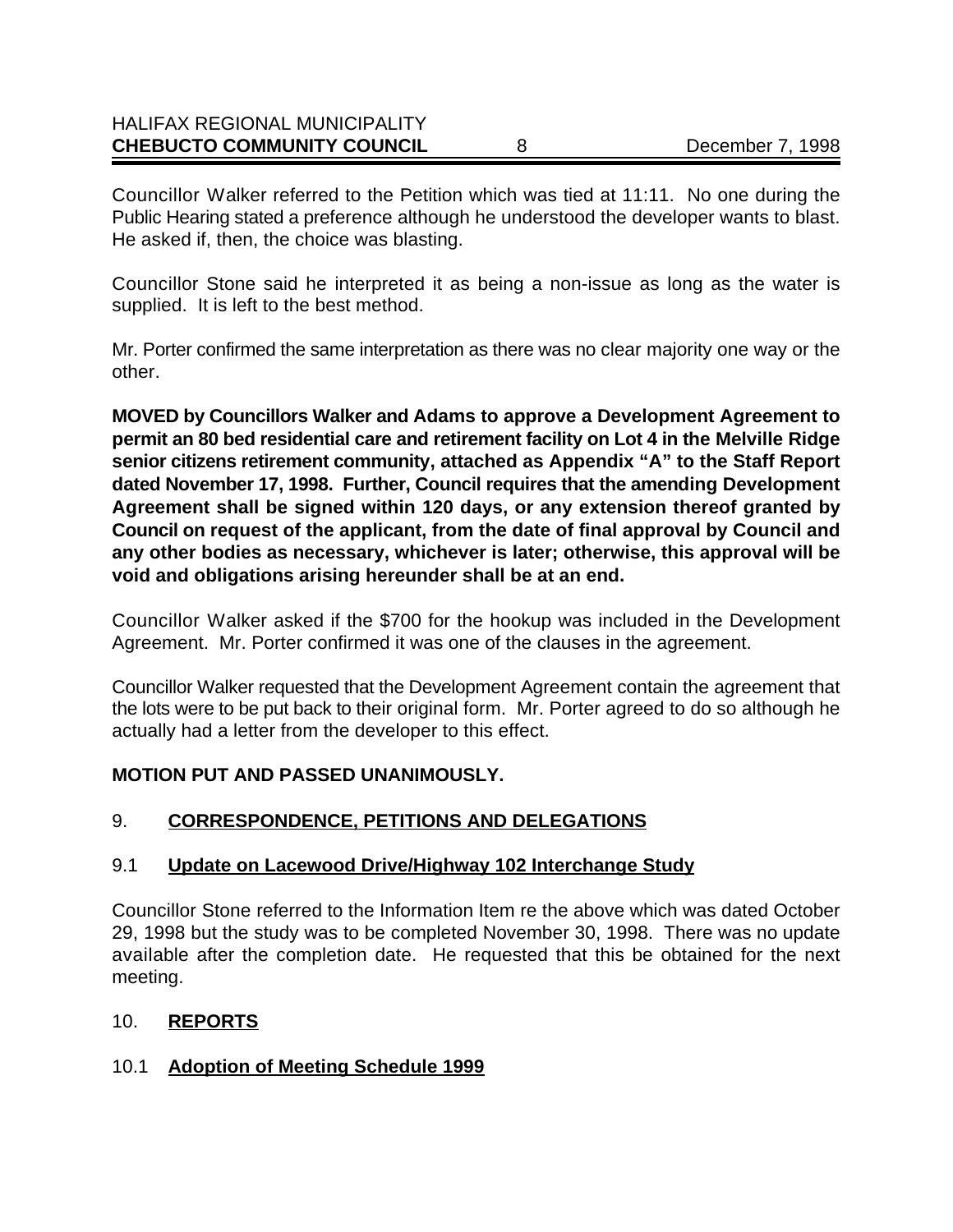A proposed meeting schedule was before Community Council for 1999.

**MOVED by Councillors Walker and Adams to adopt the meeting schedule for 1999 except to change the meeting date for June from June 7 to June 14, 1999. MOTION PUT AND PASSED.**

# 10.2 **Grants Committee Appointment**

**MOVED by Councillors Adams and Walker that Councillor Walker continue to represent Chebucto Community Council on the Grants Committee. MOTION PUT AND PASSED.**

# 10.3 **Case 00029 - Clayton Park West, Phase 4C**

Ms. Grace Ho, Planner provided an overview of the Staff Report dated November 10, 1998. During the course of her presentation, she provided information on cost sharing requested for the oversizing of Parkland Drive and storm sewer which was contingent on the availability of funds and approval by Regional Council. Staff was exploring alternative methods of financing infrastructure costs, because there were no funds available which may include but not be limited to transfer of development rights elsewhere in Clayton Park West or the provision of land for development purposes in other parts of HRM.

Given that the site is suitable for multi-unit residential development and meets design guidelines, Ms. Ho advised that staff was recommending approval of the Stage II Development Agreement and that any further changes to the original Stage I plan be subject to a review of the original Stage I Development Agreement.

Councillor Stone said it was important that the oversizing of Parkland Drive and the storm sewer be carried out so the request for cost sharing of oversizing was legitimate. It would not hinder or slow the development if it were passed tonight but would be a consideration at some future date. He supported the application.

**MOVED by Councillors Adams and Walker to approve the Stage II Development Agreement for Clayton Park West - Phase 4C as attached in Appendix A of the Staff Report dated November 10, 1998. Further that Council require the agreement to be signed within 120 days or any extension thereof granted by Council on request of the applicant from the date of final approval by Council and any other bodies as necessary whichever approval is later, including applicable appeal periods; otherwise, this approval will be void and obligations arising hereunder shall be at an end. MOTION PUT AND PASSED.**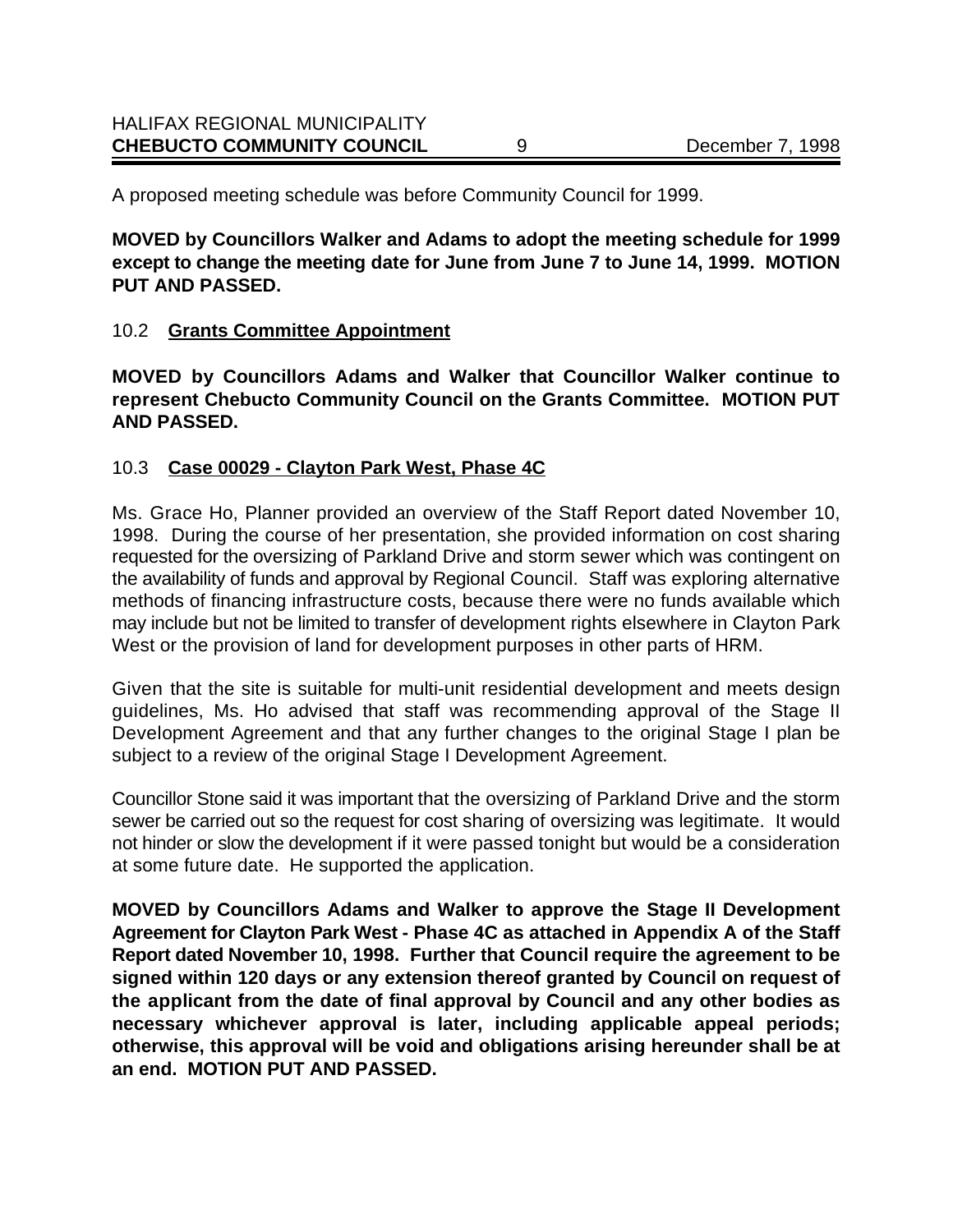# 10.4 **Case 00015 - Clayton Park West - Phase 3D**

Stephen Feist, Planner provided an overview of the Staff Report dated November 30, 1998. Included in his presentation was reference to the issue of cost sharing for oversizing of roads and sewers and information on the alternative means that staff and Clayton Developments are considering to ameliorate oversizing costs for Phases 3C and 3D. Staff was recommending approval of Phase 3D.

Councillor Walker referred to the area being considered for a school and asked if it did not go there, where would it go since land was getting scarce and the land has not been purchased. Mr. Feist advised this was the last site chosen and the last large site in the centre of the residential area. In the last discussions with the School Board, it was still considered an important site. There should be a decision made within the next year.

Mr. Miller, Clayton Developments advised that Clayton Developments has altered development plans over the last ten years to accommodate a school site and has finally settled on the school site in question based on the School Board's desire to have a P-9 school and they were working with the residents in the area.

**MOVED by Councillors Walker and Adams that a letter be sent to the School Board and Department of Education indicating that Community Council feels it is the ideal site and with the completion of this Development Agreement, the site will be selected and purchased as the school site for the area. MOTION PUT AND PASSED.**

**MOVED by Councillors Adams and Walker that the Stage II Development Agreement for Phase 3D, Clayton Park West, presented as Attachment I to the Staff Report dated November 30, 1998 be approved. Further, that the applicant be given one hundred and twenty (120) days to sign the Development Agreement from the date of approval by the Community Council, or the date of any other approvals required to sign the agreement as the case may be, unless the extension thereof is granted by Community Council at the request of the applicant; otherwise, this approval will be void and obligations arising hereunder shall be at an end. MOTION PUT AND PASSED.**

In terms of the whole cost sharing issue, Mr. Roger Wells, Regional Coordinator, Planning Services advised that a report will be going forward to Regional Council early in the New Year.

### 11. **MOTIONS** - None

12. **ADDED ITEMS**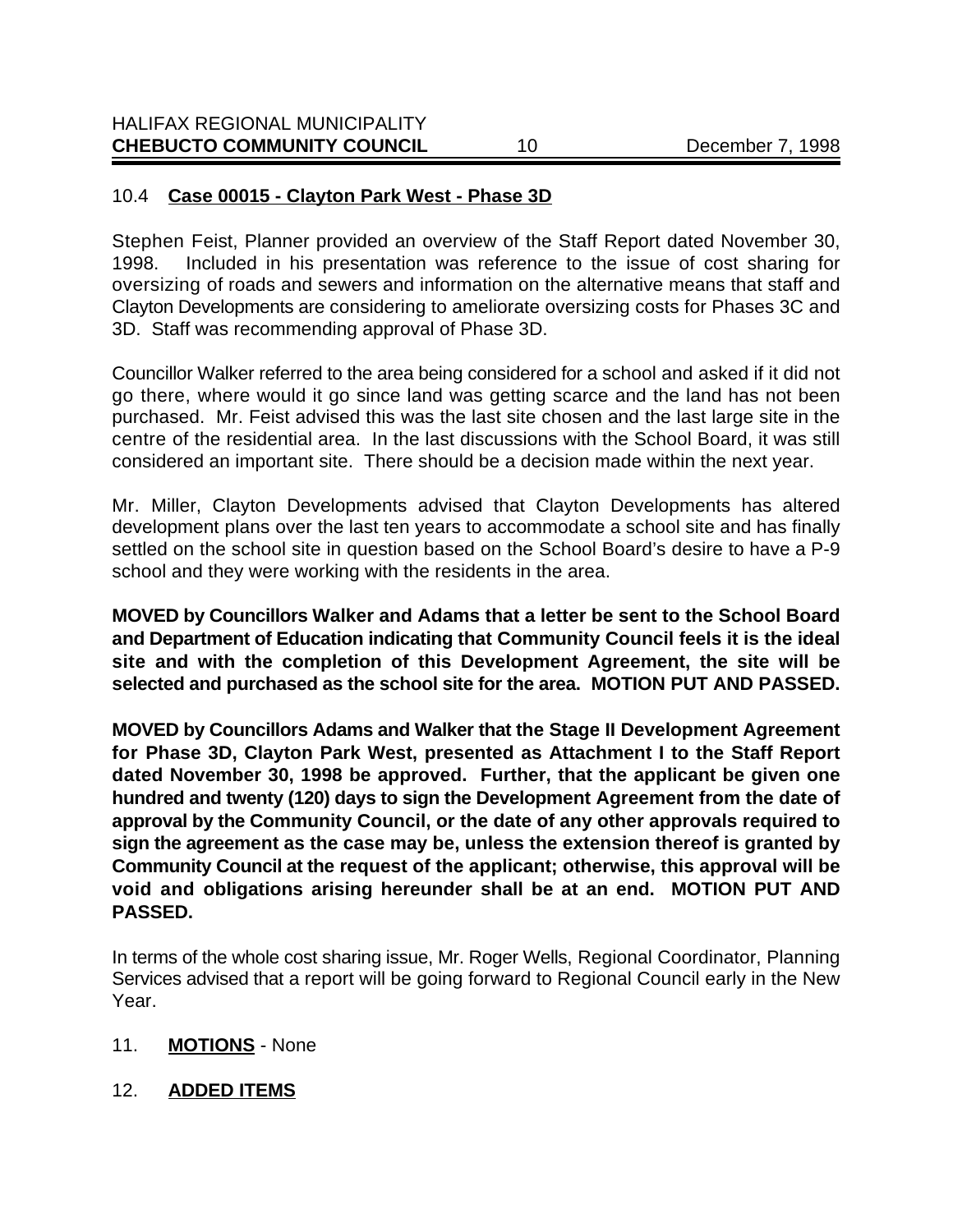### 12.1 **Legal Matter - 823 Herring Cove Road**

Councillor Adams outlined a situation at the above address dealing with a legal matter. He requested that Legal Department be asked to provide a Staff Report in this regard.

### 12.2 **4 Melville Avenue**

Councillor Adams outlined a situation having to do with an obstruction at the above address and requested that a Staff Report be provided to determine the status and the rationale for defining what is and what is not an obstruction and what can be done to solve the problem.

# 13. **NOTICES OF MOTION** - None

# 14. **PUBLIC PARTICIPATION**

Ms. Hazel Robar, J. L. Ilsley High School provided an update on the installation of the school sign and invited all Councillors to attend the Annual Christmas Dinner on December 10, 1998.

Mr. Hiram Tiller, 4 Thackeray Close referred to the Information Report dated October 29, 1998 re Lacewood Drive and Highway 102 Interchange Study and advised what was being done in New Glasgow for a similar situation. He expressed concern that staff had indicated they were looking at connectors to Timberlea, Lakeside Drive, etc. without correcting the problem.

Councillor Stone advised he had contacted Mr. McCusker, Traffic Authority earlier today for an update but Mr. McCusker had not returned his call before the meeting. He agreed to let Mr. Tiller know personally when he was provided with further information. He agreed with Mr. Tiller's concerns re connections when all he wanted was a simple answer to fixing the interchange - put in the sidewalk and get the traffic on and off safely.

Ms. Debbie Hum, 169 Cresthaven Drive raised the following points:

- C She asked how Councillor Stone's Newsletter was distributed as Cresthaven had not gotten copies. In reply, Councillor Stone advised that Canada Post distributed it. This was an item of frustration on his part as his Newsletter had been circulated to other Districts whereas some of his District 16 did not get it. He agreed to check on distribution for Cresthaven.
- C With regard to snow removal, she asked if a list has been finalized particularly as she was concerned with the area of Grosvenor Wentworth School and Julies Walk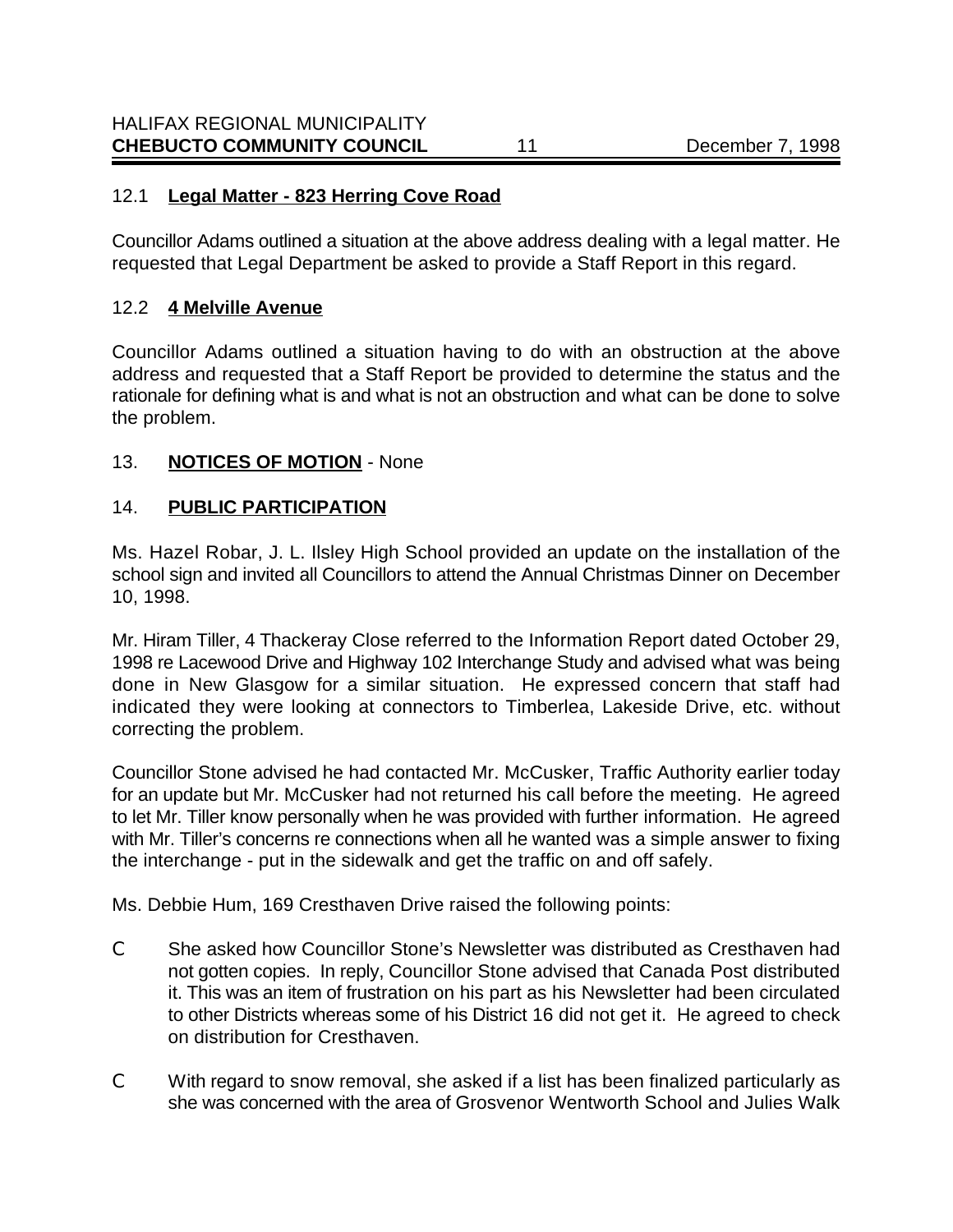where the school bus turns as it was not on the list. Another area was Kearney Lake Road and Saskatoon where the school bus also turns. In reply, Councillor Stone advised that he had looked at the map for schools and it did not appear that Julies Walk was included at this time. He agreed to bring it to the attention of the appropriate staff. He suggested Ms. Hum call him re Saskatoon and he would look at the map.

- C With regard to the lack of sidewalks in her area and the new policy for the delay in plowing to 24 hours after a storm, she expressed concern that children would have no sidewalks to walk on in her area which provided no safe way to get to school, particularly in a hilly area. Councillor Stone advised that hill streets were considered to be priority streets. When Ms. Hum called him, he could also confirm whether or not the street in question was a priority.
- C A Mainland North Traffic and Safety Committee was formed in the fall with a number of representatives from various schools in the area meeting to address traffic concerns. She provided further information regarding meetings that have taken place. Since Councillor Stone had not received a notice of meetings, Ms. Hum agreed to ensure that he was advised of the next meeting date.
- C She expressed concern re P-3 school siting selections and construction. She expressed appreciation that Community Council was writing a letter re school siting in Clayton Park West.

Mr. William Phillips, 9 Crestview Drive raised the following points:

- C He referred to the fact that Halifax Peninsula Community Council had been disbanded, expressed disappointment that Councillor Downey did not wish to belong to a Community Council and that there appeared to be a wish for some of those Councillors to look to Chebucto Community Council instead. He urged Councillors to reject increasing the number on Chebucto Community Council as, in his opinion, the people in the Chebucto Community Council area would suffer greatly because there would be an expanded scope.
- C He referred to the meeting re Traffic Calming for the area of Quinpool Road from Armview Drive to and including Bloomingdale Terrace to Connaught Avenue and from Quinpool to Jubilee. In his opinion, the proposal seemed to be making a private enclave for the people who live in the area. He urged Councillors representing the western area of HRM to consider costs associated with a sixmonth trial installation and further costs if the trial was not acceptable. The people who live further up between Connaught Avenue and Oxford Street and Jubilee